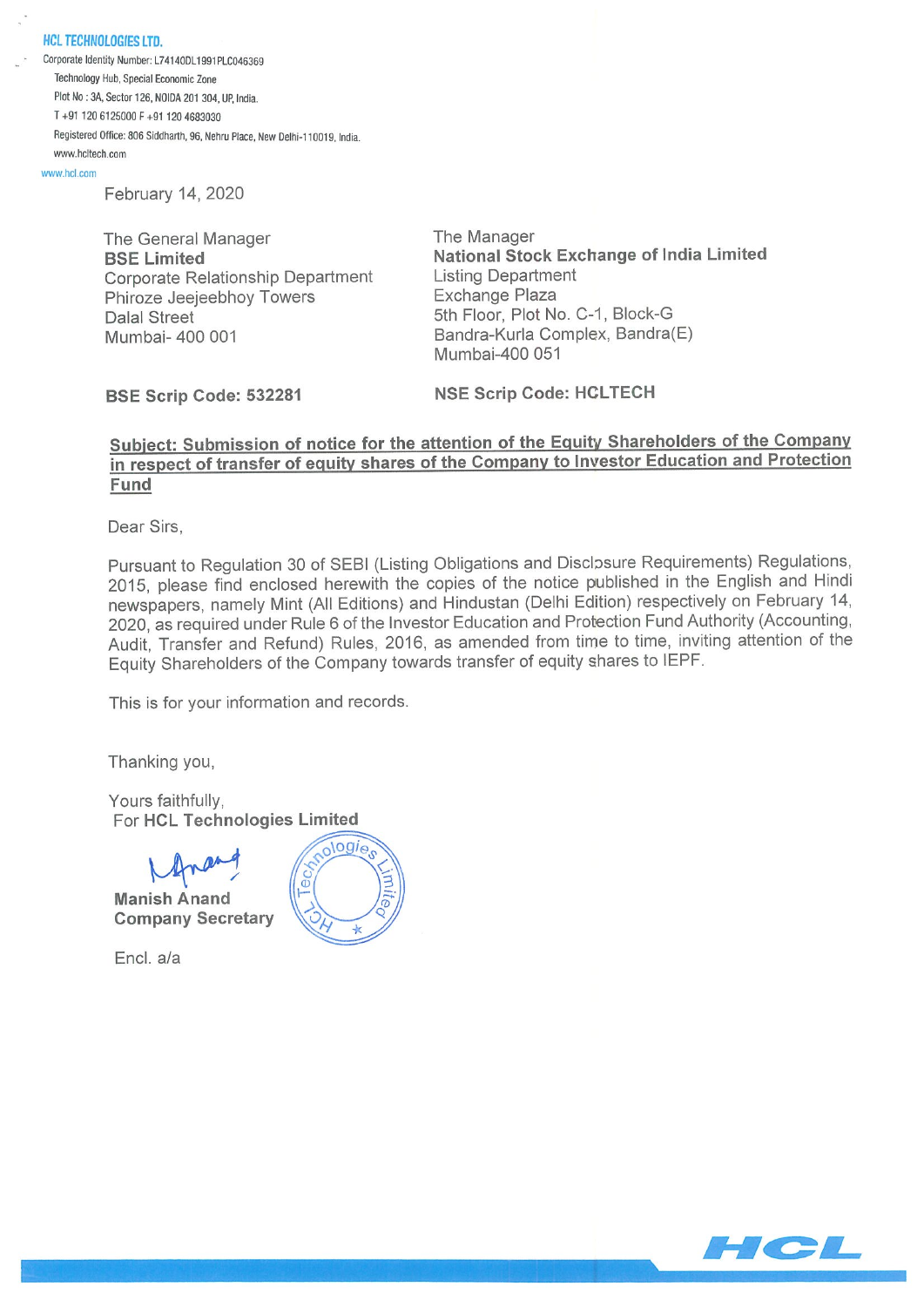## **HCL TECHNOLOGIES LIMITED**

FRIDAY, 14 FEBRUARY 2020

**NEW DELHI** 

#### **NOTICE TO EQUITY SHAREHOLDERS**

www.hc

TRANSFER OF EQUITY SHARES TO INVESTOR EDUCATION AND PROTECTION FUND Notice is hereby given that pursuant to the provisions of Section 124(6) of the Companies Act, 2013 ("Act") and Rule 6 of the Investor Education and Protection Fund ("IEPF") Authority (Accounting, Audit, Transfer and Refund) Rules, 2016, notified by the Ministry of Corporate Affairs ("MCA") on September 7, 2016, and amended from time to time ("Rules"), all shares in respect of which dividend(s) remain unpaid or unclaimed for a period of seven consecutive years shall be transferred to the DEMAT Account of the IEPF Authority (the "IEPF DEMAT Account") within 30 days from the due date of transfer.

The shares in respect of the dividends declared by the Company as per the details below are lying unpaid /unclaimed as on date and are due to be transferred to the IEPF **DEMAT Account:** 

| <b>Dividend</b><br><b>Particulars</b> | of Dividend    | Date Payment   Date of completion  <br>of seven years<br>(Due Date) | Date of transfer of<br>shares to IEPF DEMAT<br>Account (30 days from<br>Due Date) |
|---------------------------------------|----------------|---------------------------------------------------------------------|-----------------------------------------------------------------------------------|
| 3rd Interim Dividend<br>$(2012 - 13)$ | April 30, 2013 | May 17, 2020                                                        | June 15, 2020                                                                     |

All benefits accruing on such shares e.g. bonus issue, split, consolidation, fraction shares, etc. except right issue shall also be credited to the IEPF DEMAT Account.

The Company has uploaded on its website httos://www.hcltech.com/investors/iepfdetails the details, including the Names and Folio number / DP ID - Client ID of the shareholders whose shares are due for transfer to the IEPF DEMAT Account. The Company is also sending individual notices to such shareholders at their latest available addresses with the Company/ Registrar and Share Transfer Agent ("RTA"). Shareholders may note that both the unpaid/unclaimed dividend(s) and the 'n

corresponding shares transferred to the IEPF DEMAT Account including all benefits, if any, accruing on such shares after the date of transfer to the IEPF DEMAT Account can be claimed from the IEPF Authority after following the procedure prescribed in the Rules.

The concerned shareholders, holding shares in physical form and whose shares are due for transfer to the IEPF DEMAT Account, may note that the Company would be issuing duplicate share certificate(s) in lieu of the original share certificate(s) held by them for the purpose of transfer of shares to the IEPF DEMAT Account in accordance with the prescribed Rules and upon such issue, the original share certificate(s) registered in their name will stand automatically cancelled and be deemed nonnegotiable

Shareholders may also note that, necessary Corporate Action shall be initiated by the Company to transfer the shares to the IEPF DEMAT Account.

The shareholders are requested to write to the Company at HCL Technclogies Limited, 14th Floor, Tower 6, Plot No.3A, Sector 126, Noida-201 304 on or before the due date for making a valid claim for the unpaid / unclaimed dividend (s). In case no valid claim has been made, the said shares will be transferred to IEPF DEMAT Account by the due date as per the procedure stipulated in the Rules.

For HCL Technologies Limited **TOXS SHOW ON WE CAN SEALOR Manish Anand** Date: February 13, 2020 Web to describe the company Secretary Place: Noida (U.P.) HCI

ogie